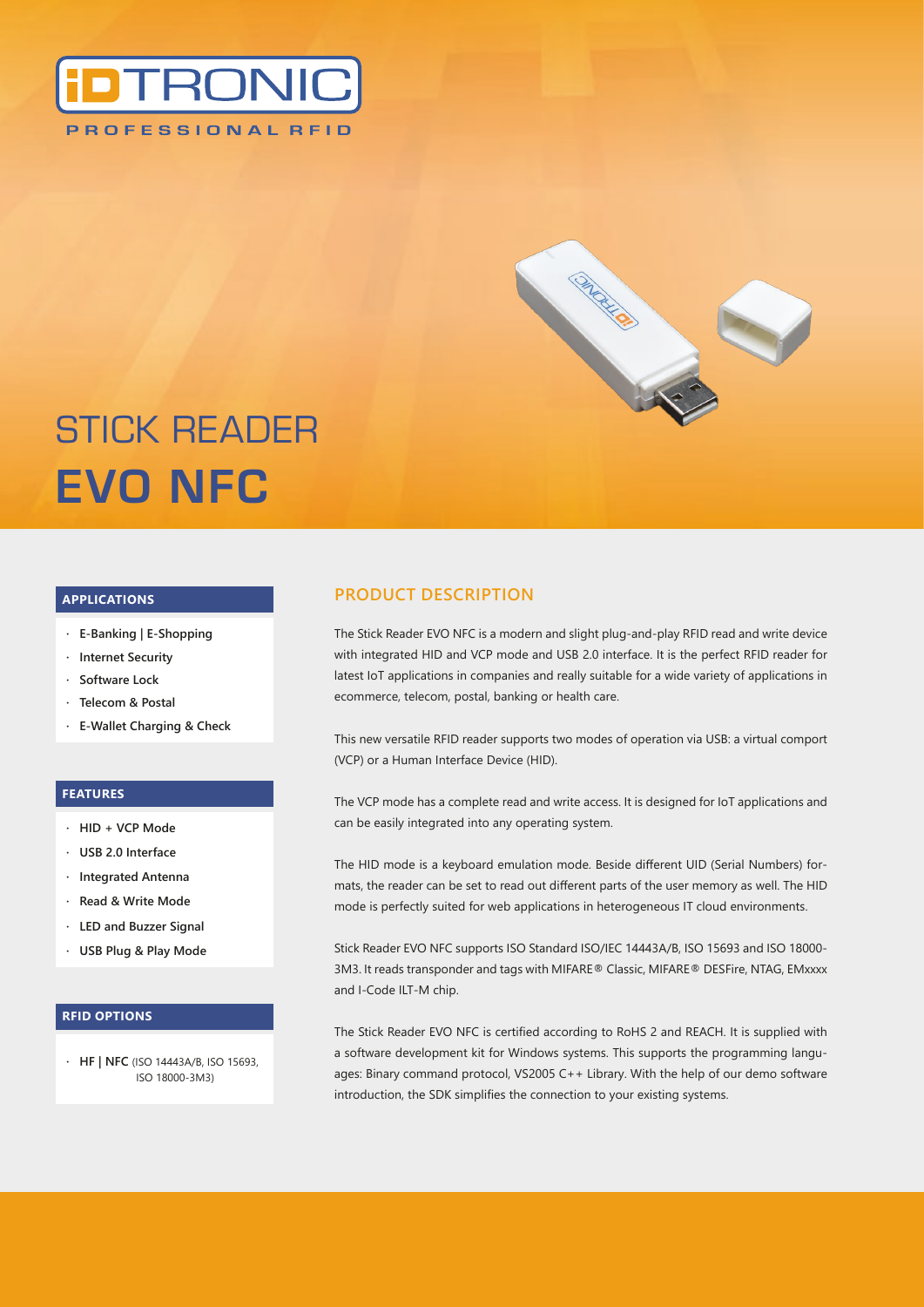## **TECHNICAL DATA**

## **ELECTRICAL SPECIFICATIONS**

| Power Supply                 | USB VCP $+$ HID              |
|------------------------------|------------------------------|
| Power Consumption            | $<$ 200 mA                   |
| <b>Operating Frequencies</b> | HF   NFC: 13.56 MHz          |
| <b>Operating Distances</b>   | $3 \text{ cm}^*$             |
| <b>Standard UID Output</b>   | HF: ISO 14443A UID LSB       |
| Antenna                      | integrated                   |
| Status                       | 1x Bi-color LED<br>1x Buzzer |
| Interfaces                   | USB 2.0 (Plug-and-play)      |

| <b>SUPPORTED STANDARDS   TAGS</b> |                                                                                                                                                                                                              |  |  |  |
|-----------------------------------|--------------------------------------------------------------------------------------------------------------------------------------------------------------------------------------------------------------|--|--|--|
| <b>RFID HF   NFC: 13.56 MHz</b>   |                                                                                                                                                                                                              |  |  |  |
| ISO 14443 A and compatible        | Read/write: MIFARE® Classic/1K/4K,<br>MIFARE Ultralight®/C, MIFARE®<br>DESFire®EV1/2, MIFARE® Smart MX,<br>MIFARE® Plus S / X, MIFARE® Pro X,<br>NTAG 21x, Read UID only of all other<br>ISO14443A RFID tags |  |  |  |
| ISO 14443 B and compatible        | SRI4K, SRIX4K, AT88RF020,<br>66CL160S, SR176                                                                                                                                                                 |  |  |  |
| ISO 15693 and compatible          | EM4135, EM4043, EM4x33, EM4x35, I-<br>Code SLI / SLIX, M24LR16/64, TI Tag-it<br>HF-I, SRF55Vxx (my-d vicinity)                                                                                               |  |  |  |
| ISO 18000-3M3                     | I-Code ILT-M                                                                                                                                                                                                 |  |  |  |

| <b>MECHANICAL SPECIFICATIONS</b> |  |  |  |
|----------------------------------|--|--|--|
| $75 \times 20 \times 10$ mm      |  |  |  |
| 15q                              |  |  |  |
| ABS (white)                      |  |  |  |
|                                  |  |  |  |

| <b>ENVIRONMENTAL CONDITIONS</b> |                           |  |  |
|---------------------------------|---------------------------|--|--|
| Operating Temperature           | $-20 °C = +70 °C$         |  |  |
| Storage Temperature             | $-20 °C = +80 °C$         |  |  |
| Humidity                        | up to 95%, non condensing |  |  |

| <b>SDK INFORMATION</b> |                                     |  |  |  |  |
|------------------------|-------------------------------------|--|--|--|--|
| Supported OS           | Windows XP, Vista, 7, 8, 8.1, 10    |  |  |  |  |
| Supported Languages    | Binary command protocol, VS2005 C++ |  |  |  |  |
| Demo Software          | Windows                             |  |  |  |  |

| <b>APPLICABLE STANDARDS</b> |                                                                                                                                            |
|-----------------------------|--------------------------------------------------------------------------------------------------------------------------------------------|
| EMC.                        | EN 301489-1:2019-11 (v2.2.3)<br>EN 301489-3:2019-03 (V2.1.1)                                                                               |
| Radio Regulation            | EN 300330-1:2015-03 (V1.8.1)<br>EN 300330-2:2015-03 (V1.6.1)                                                                               |
| Safety                      | EC 62368-1:2018-10<br>(V3.0, valid as of 2020-12-20)                                                                                       |
| RoHS <sub>2</sub>           | EC Guideline 2011/65/EU<br>and amendment 2015/863/EU,<br>updated by 2017/2102/EU<br>EN 50581:2012 (valid till 2024-07-07)<br>EN 63000:2018 |
| <b>REACH</b>                | EU Guideline 1907/2006,<br>updated by 2020/171/EU                                                                                          |
| Certificates                | FCC. CE                                                                                                                                    |

\*Reading distance depends on tag and environmental conditions